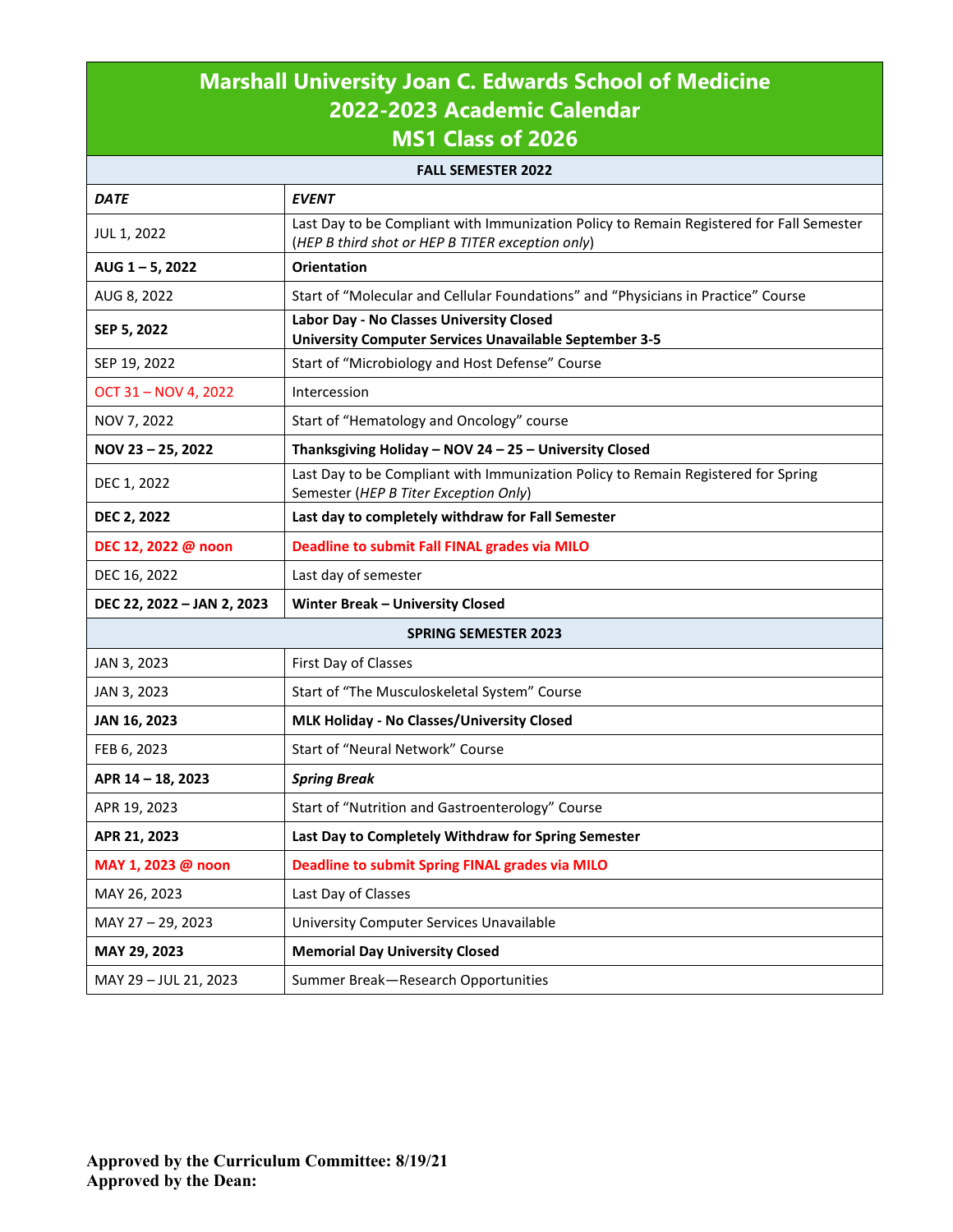## **Marshall University Joan C. Edwards School of Medicine 2022-2023 Academic Calendar MS2 Class of 2025**

| <b>FALL SEMESTER 2022</b>   |                                                                                                                                              |  |  |
|-----------------------------|----------------------------------------------------------------------------------------------------------------------------------------------|--|--|
| <b>DATE</b>                 | <b>EVENT</b>                                                                                                                                 |  |  |
| JUL 1, 2022                 | Last Day to be Compliant with Immunization Policy to Remain Registered for Fall Semester<br>(HEP B third shot or HEP B TITER exception only) |  |  |
| JUL 25, 2022                | Start of "Cardiovascular, Renal, and Respiratory" Course                                                                                     |  |  |
| SEP 5, 2022                 | Labor Day - No Classes University Closed<br>University Computer Services Unavailable September 3-5                                           |  |  |
| OCT 31, 2022                | Start of "Hormones and Reproduction" course                                                                                                  |  |  |
| NOV 23 $-$ 25, 2022         | Thanksgiving Holiday - NOV 24 - 25 - University Closed                                                                                       |  |  |
| DEC 1, 2022                 | Last Day to be Compliant with Immunization Policy to Remain Registered for Spring<br>Semester (HEP B Titer Exception Only)                   |  |  |
| <b>DEC 2, 2022</b>          | Last day to completely withdraw for Fall Semester                                                                                            |  |  |
| DEC 12, 2022 @ noon         | Deadline to submit Fall FINAL grades via MILO                                                                                                |  |  |
| DEC 16, 2022                | Last day of classes/semester                                                                                                                 |  |  |
| DEC 22, 2022 - JAN 2, 2023  | Winter Break - University Closed                                                                                                             |  |  |
| <b>SPRING SEMESTER 2023</b> |                                                                                                                                              |  |  |
| JAN 3, 2023                 | Start of "NBME Study" Course                                                                                                                 |  |  |
| JAN 16, 2023                | MLK Holiday - No Classes/University Closed                                                                                                   |  |  |
| FEB 1, 2023                 | <b>Comprehensive Basic Science Exam (CBSE)</b>                                                                                               |  |  |
| MAR 1, 2023                 | <b>Sit by Date for CBSE Second Attempt</b>                                                                                                   |  |  |
| <b>MAR 12, 2023</b>         | <b>End of MS2</b>                                                                                                                            |  |  |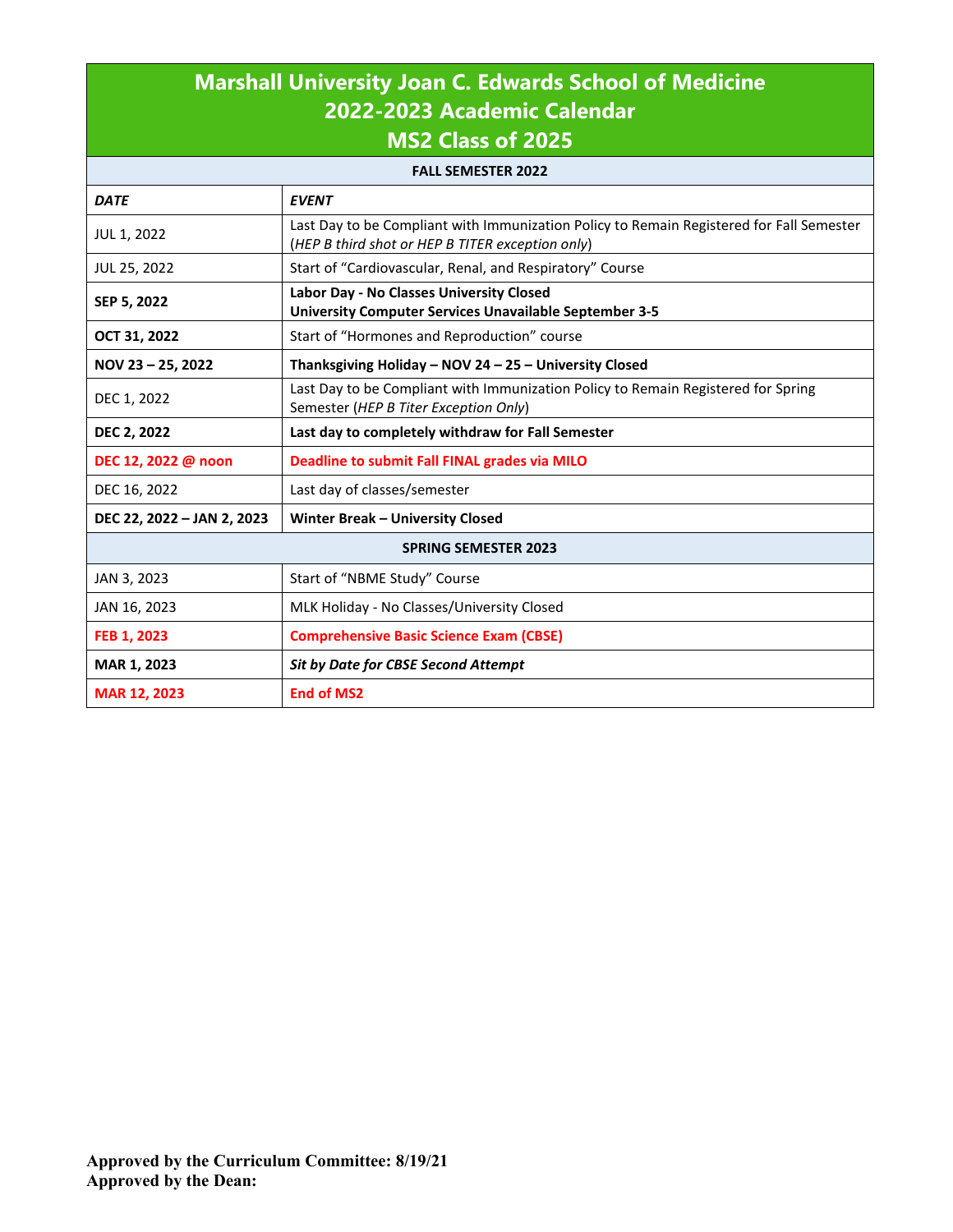| <b>Marshall University Joan C. Edwards School of Medicine</b> |                                       |                                                                                                                                                                 |  |  |
|---------------------------------------------------------------|---------------------------------------|-----------------------------------------------------------------------------------------------------------------------------------------------------------------|--|--|
| 2022-2023 Academic Calendar<br>MS 3 Class of 2024             |                                       |                                                                                                                                                                 |  |  |
| <b>DATE</b>                                                   | <b>EVENT</b>                          | <b>CALENDAR NOTES</b>                                                                                                                                           |  |  |
| APR 18-29, 2022                                               | <b>Clinical</b><br><b>Orientation</b> | Schedule to be posted online by OME                                                                                                                             |  |  |
| MAY 2 - JUN 17, 2022                                          | <b>ROTATION 1</b>                     | MAY 29 - Memorial Day - University & Administrative Offices<br>Closed                                                                                           |  |  |
|                                                               |                                       | *Clinics may be open, check with Clerkship Coordinator for<br>reporting requirements.                                                                           |  |  |
|                                                               |                                       | JUL 4 - Independence Day - University & Administrative Offices<br>Closed                                                                                        |  |  |
| JUN 20 - AUG 5, 2022                                          | <b>ROTATION 2</b>                     | *Clinics may be open, check with Clerkship Coordinator for reporting<br>requirements.                                                                           |  |  |
|                                                               |                                       | <b>JUL TBA - Risk Management Seminar</b>                                                                                                                        |  |  |
|                                                               |                                       | SEP 5 - Labor Day - University & Administrative Offices Closed                                                                                                  |  |  |
| AUG 8 - SEP 23, 2022                                          | <b>ROTATION 3</b>                     | *Clinics may be open, check with Clerkship Coordinator for reporting<br>requirements.                                                                           |  |  |
|                                                               |                                       | <b>Begin Scheduling for Step 2 CK</b>                                                                                                                           |  |  |
| SEP 26 - NOV 11, 2022                                         | <b>ROTATION 4</b>                     | <b>MS4 Scheduling Meeting</b>                                                                                                                                   |  |  |
| NOV 14 - JAN 13, 2023                                         | <b>ROTATION 5</b>                     | Thanksgiving NOV 24-25 - University & Administrative Offices<br>Closed<br>*Clinics may be open, check with Clerkship Coordinator for reporting<br>requirements. |  |  |
| WINTER BREAK/UNIVERSITY CLOSED DEC 16, 2022 - JAN 2, 2023     |                                       |                                                                                                                                                                 |  |  |
| JAN 16 - MAR 3, 2023                                          | <b>ROTATION 6</b>                     | JAN 16 - MLK DAY - University & Administrative Offices Closed<br>*Clinics may be open, check with Clerkship Coordinator for reporting<br>requirements.          |  |  |
|                                                               |                                       | <b>Final CCE's Week of FEB/MAR</b>                                                                                                                              |  |  |
| MAR 6, 2023                                                   | <b>CCSE</b>                           | <b>Promotion/Graduation Requirement</b>                                                                                                                         |  |  |